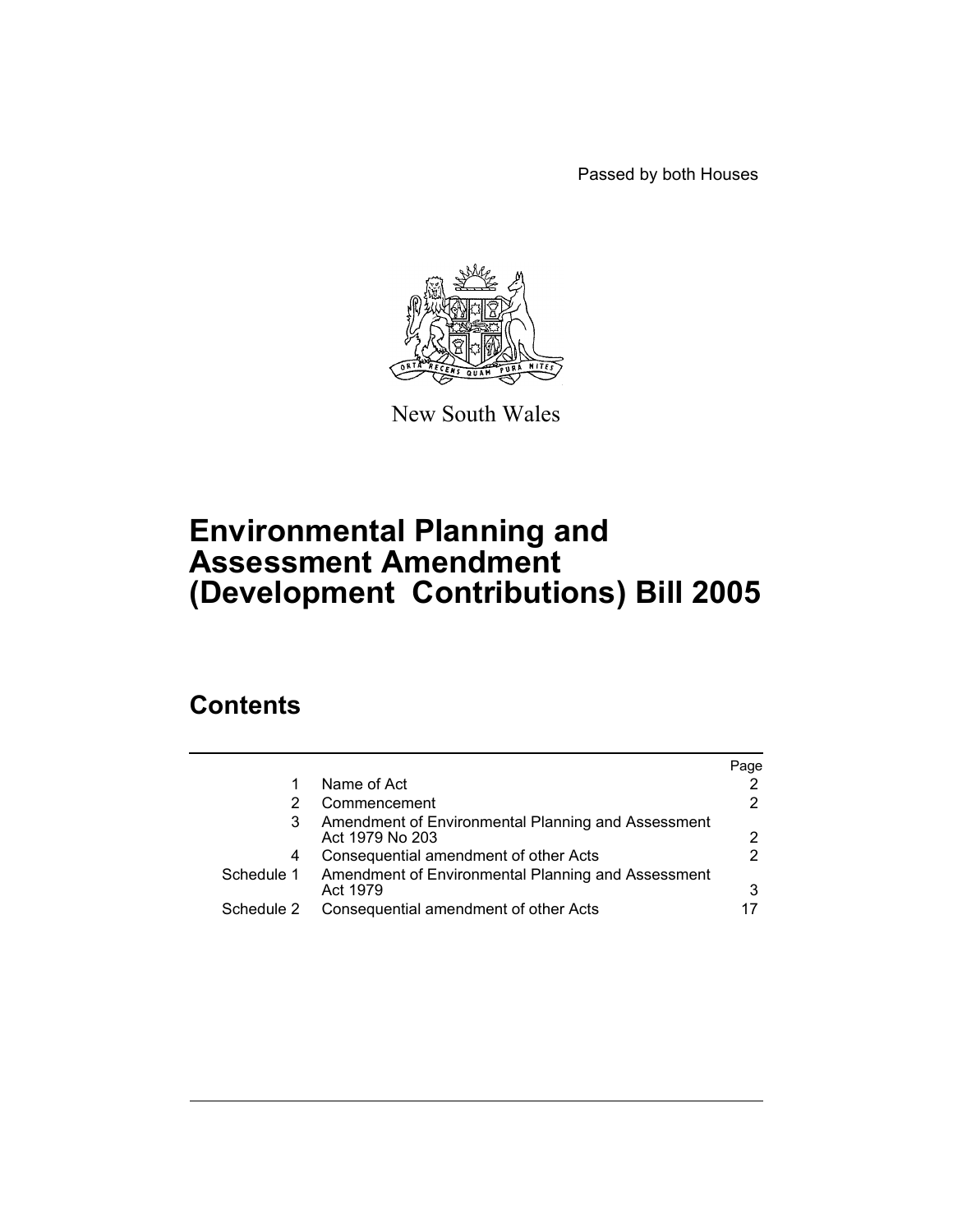*I certify that this PUBLIC BILL, which originated in the LEGISLATIVE ASSEMBLY, has finally passed the LEGISLATIVE COUNCIL and the LEGISLATIVE ASSEMBLY of NEW SOUTH WALES.*

> *Clerk of the Legislative Assembly. Legislative Assembly, Sydney, , 2005*



New South Wales

# **Environmental Planning and Assessment Amendment (Development Contributions) Bill 2005**

Act No , 2005

An Act to amend the *Environmental Planning and Assessment Act 1979* with respect to development contributions; and for other purposes.

*I have examined this Bill, and find it to correspond in all respects with the Bill as finally passed by both Houses.*

*Chairman of Committees of the Legislative Assembly.*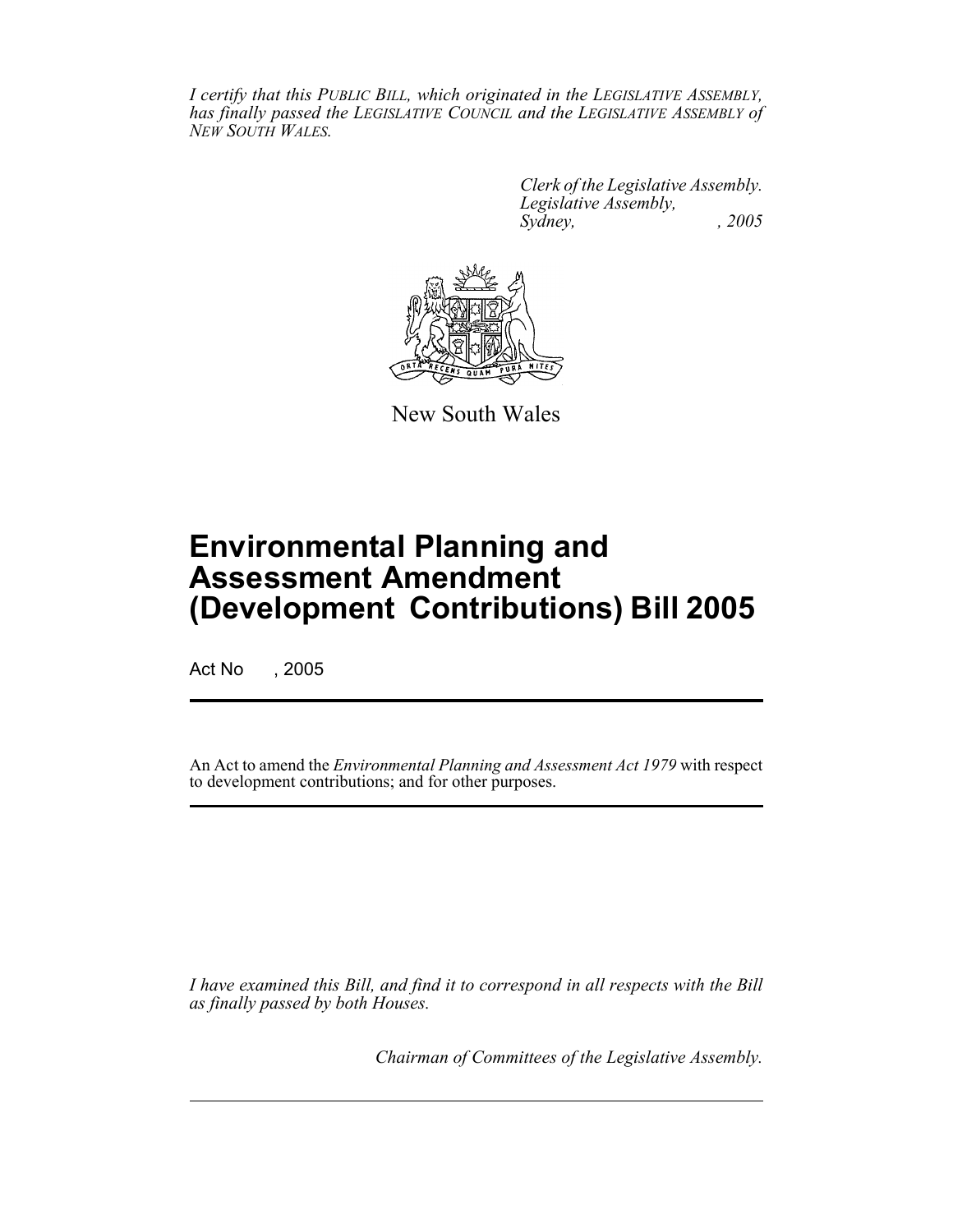#### **The Legislature of New South Wales enacts:**

#### **1 Name of Act**

This Act is the *Environmental Planning and Assessment Amendment (Development Contributions) Act 2005*.

#### **2 Commencement**

This Act commences on a day or days to be appointed by proclamation.

#### **3 Amendment of Environmental Planning and Assessment Act 1979 No 203**

The *Environmental Planning and Assessment Act 1979* is amended as set out in Schedule 1.

## **4 Consequential amendment of other Acts**

The Acts specified in Schedule 2 are amended as set out in that Schedule.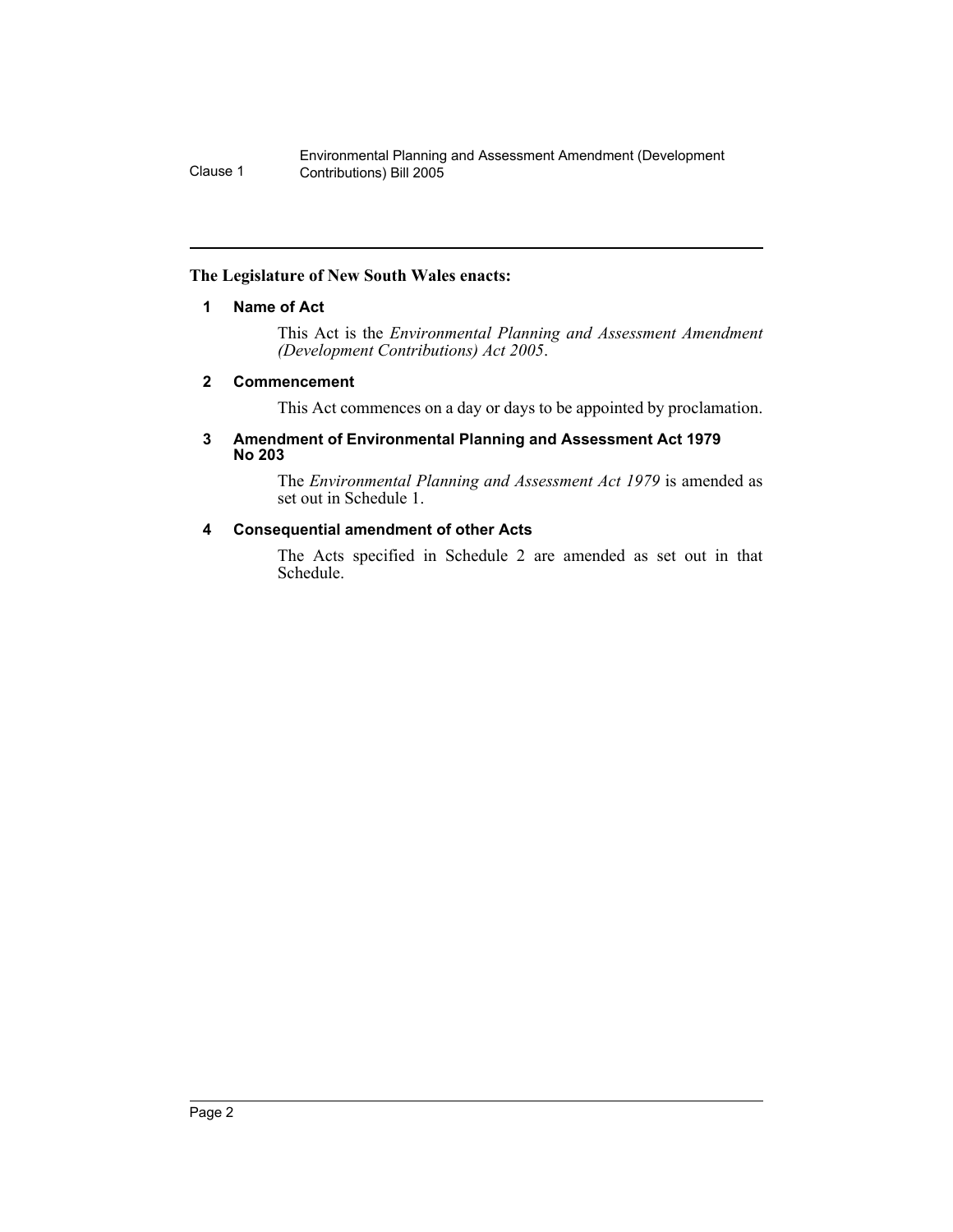Amendment of Environmental Planning and Assessment Act 1979 Schedule 1

## **Schedule 1 Amendment of Environmental Planning and Assessment Act 1979**

(Section 3)

#### **[1] Section 79C Evaluation**

Insert after section 79C (1) (a) (iii):

(iiia) any planning agreement that has been entered into under section 93F, or any draft planning agreement that a developer has offered to enter into under section 93F, and

## **[2] Section 80A Imposition of conditions**

Insert ", 94A" after "94" in section 80A (1) (h).

#### **[3] Part 4, Division 6**

Omit the Division. Insert instead:

#### **Division 6 Development contributions**

## **Subdivision 1 Preliminary**

#### **93C Definitions**

In this Division:

*contributions plan* means a contributions plan approved under section 94EA.

*planning agreement* means a voluntary agreement referred to in section 93F.

*planning authority* means:

- (a) a council, or
- (b) the Minister, or
- (c) the corporation, or
- (d) a development corporation (within the meaning of the *Growth Centres (Development Corporations) Act 1974*), or
- (e) a public authority declared by the regulations to be a planning authority for the purposes of this Division.

*public amenities* or *public services* do not include water supply or sewerage services.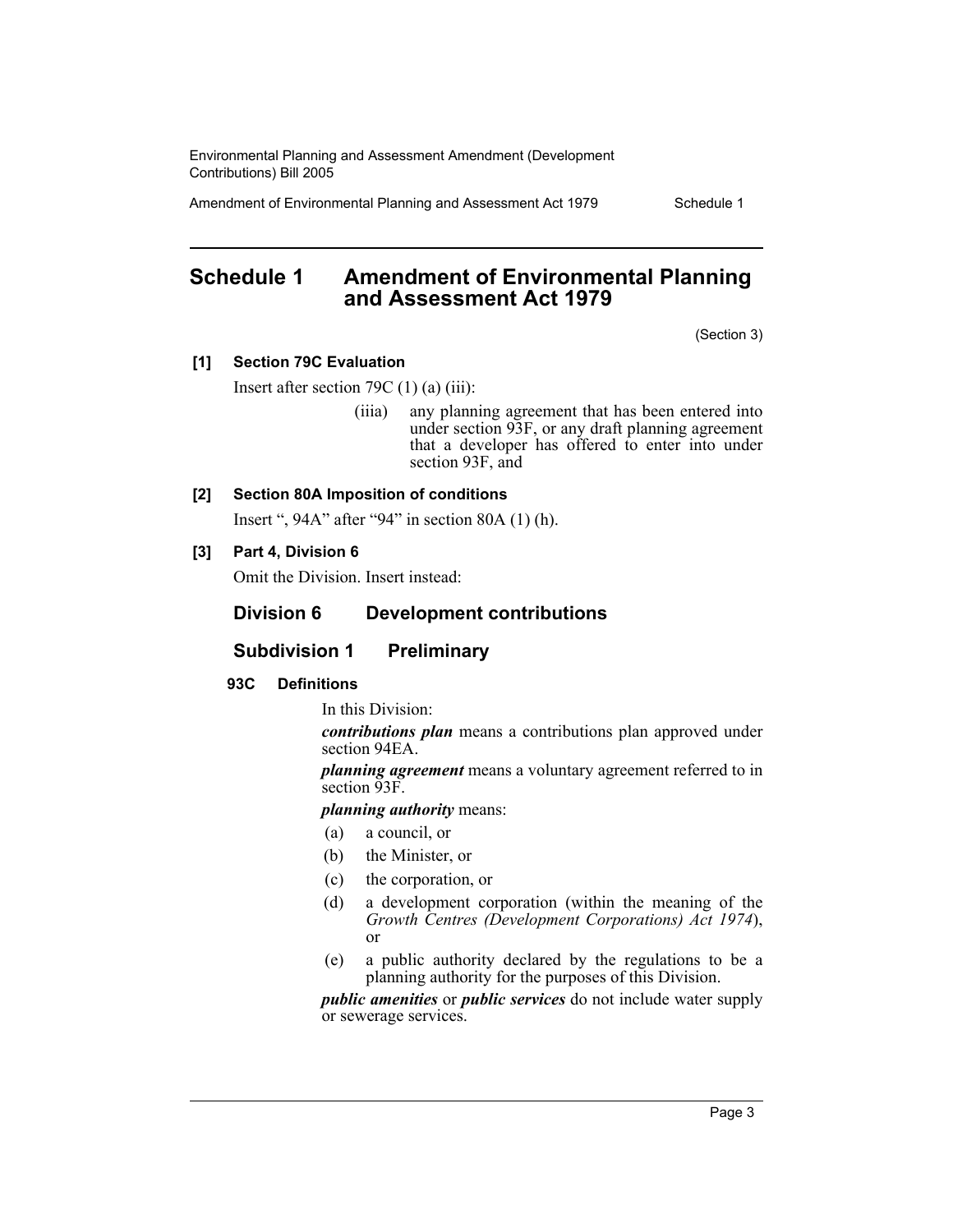Schedule 1 Amendment of Environmental Planning and Assessment Act 1979

#### **93D Relationship to planning instruments**

This Division (other than section 93I) does not derogate from or otherwise affect any provision of an environmental planning instrument, whether made before or after the commencement of this section, that requires satisfactory arrangements to be made for the provision of particular kinds of public infrastructure, facilities or services before development is carried out.

#### **93E Provisions relating to money etc contributed under this Division**

- (1) A consent authority or planning authority is to hold any monetary contribution or levy that is paid under this Division in accordance with the conditions of a development consent or with a planning agreement for the purpose for which the payment was required, and apply the money towards that purpose within a reasonable time.
- (2) However, money paid under this Division for different purposes in accordance with the conditions of development consents may be pooled and applied progressively for those purposes, subject to the requirements of any relevant contributions plan or ministerial direction under this Division.
- (3) Land dedicated in accordance with this Division is to be made available by the consent authority or planning authority for the purpose for which the dedication was required and within a reasonable time.
- (4) A reference in this section to a monetary contribution or levy includes a reference to any additional amount earned from its investment.

## **Subdivision 2 Planning agreements**

#### **93F Planning agreements**

- (1) A planning agreement is a voluntary agreement or other arrangement under this Division between a planning authority (or 2 or more planning authorities) and a person (the *developer*):
	- (a) who has sought a change to an environmental planning instrument, or
	- (b) who has made, or proposes to make, a development application, or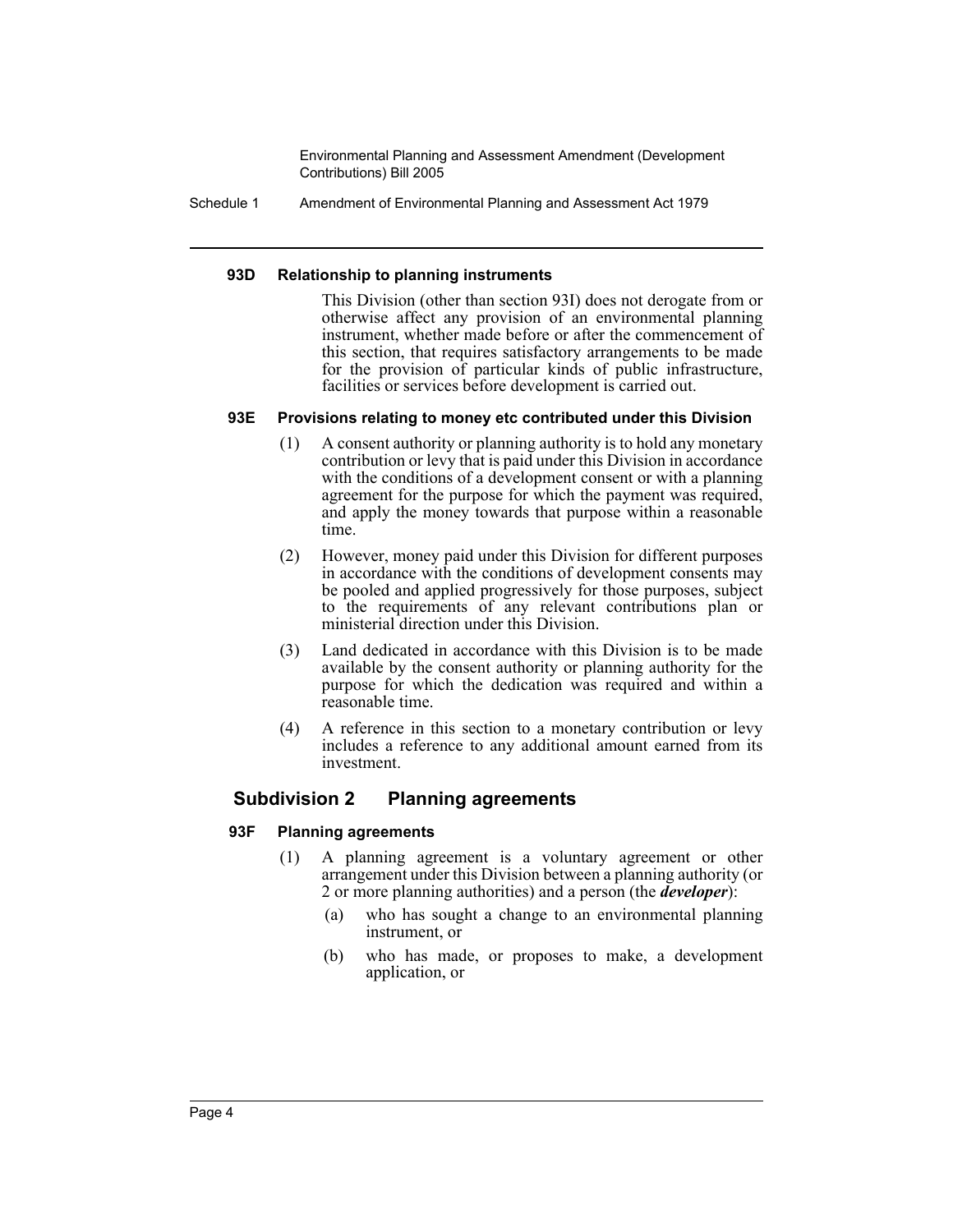Amendment of Environmental Planning and Assessment Act 1979 Schedule 1

(c) who has entered into an agreement with, or is otherwise associated with, a person to whom paragraph (a) or (b) applies,

under which the developer is required to dedicate land free of cost, pay a monetary contribution, or provide any other material public benefit, or any combination of them, to be used for or applied towards a public purpose.

- (2) A public purpose includes (without limitation) any of the following:
	- (a) the provision of (or the recoupment of the cost of providing) public amenities or public services,
	- (b) the provision of (or the recoupment of the cost of providing) affordable housing,
	- (c) the provision of (or the recoupment of the cost of providing) transport or other infrastructure relating to land,
	- (d) the funding of recurrent expenditure relating to the provision of public amenities or public services, affordable housing or transport or other infrastructure,
	- (e) the monitoring of the planning impacts of development,
	- (f) the conservation or enhancement of the natural environment.
- (3) A planning agreement must provide for the following:
	- (a) a description of the land to which the agreement applies,
	- (b) a description of:
		- (i) the change to the environmental planning instrument to which the agreement applies, or
		- (ii) the development to which the agreement applies,
	- (c) the nature and extent of the provision to be made by the developer under the agreement, the time or times by which the provision is to be made and the manner by which the provision is to be made,
	- (d) in the case of development, whether the agreement excludes (wholly or in part) or does not exclude the application of section 94 or 94A to the development,
	- (e) if the agreement does not exclude the application of section  $\frac{94}{4}$  to the development, whether benefits under the agreement are or are not to be taken into consideration in determining a development contribution under section 94,
	- (f) a mechanism for the resolution of disputes under the agreement,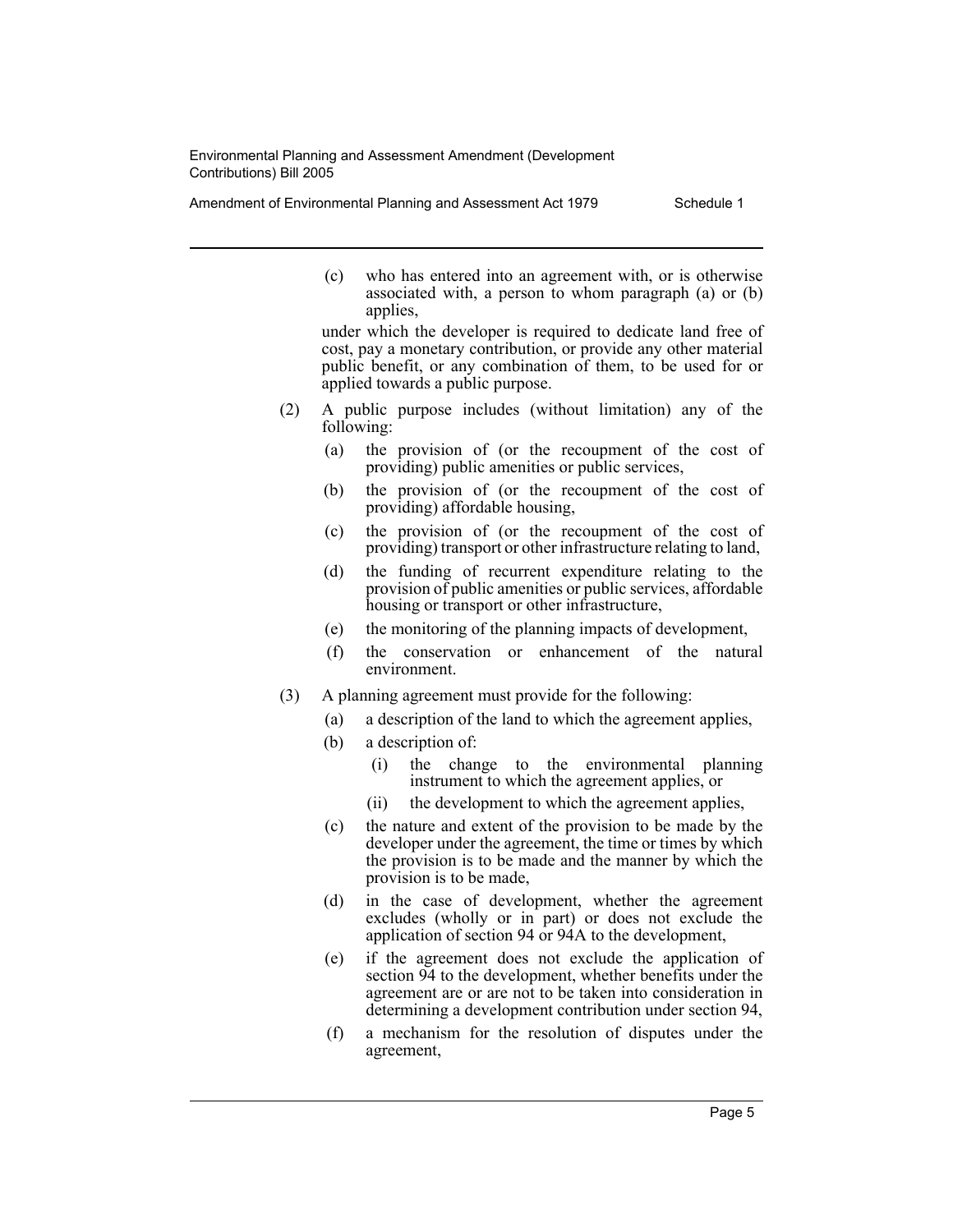- Schedule 1 Amendment of Environmental Planning and Assessment Act 1979
	- (g) the enforcement of the agreement by a suitable means, such as the provision of a bond or guarantee, in the event of a breach of the agreement by the developer.
	- (4) A provision of a planning agreement in respect of development is not invalid by reason only that there is no connection between the development and the object of expenditure of any money required to be paid by the provision.

**Note.** See section 93E (1), which requires money paid under a planning agreement to be applied for the purpose for which it was paid within a reasonable time.

- (5) If a planning agreement excludes the application of section 94 or 94A to particular development, a consent authority cannot impose a condition of development consent in respect of that development under either of those sections (except in respect of the application of any part of those sections that is not excluded by the agreement).
- (6) If a planning agreement excludes benefits under a planning agreement from being taken into consideration under section 94 in its application to development, section 94 (6) does not apply to any such benefit.
- (7) Any Minister, public authority or other person approved by the Minister is entitled to be an additional party to a planning agreement and to receive a benefit under the agreement on behalf of the State.
- (8) A council is not precluded from entering into a joint planning agreement with another council or other planning authority merely because it applies to any land not within, or any purposes not related to, the area of the council.
- (9) A planning agreement cannot impose an obligation on a planning authority:
	- (a) to grant development consent, or
	- (b) to exercise any function under this Act in relation to a change to an environmental planning instrument.
- (10) A planning agreement is void to the extent, if any, to which it requires or allows anything to be done that, when done, would breach this section or any other provision of this Act, or would breach the provisions of an environmental planning instrument or a development consent applying to the relevant land.
- (11) A reference in this section to a change to an environmental planning instrument includes a reference to the making or revocation of an environmental planning instrument.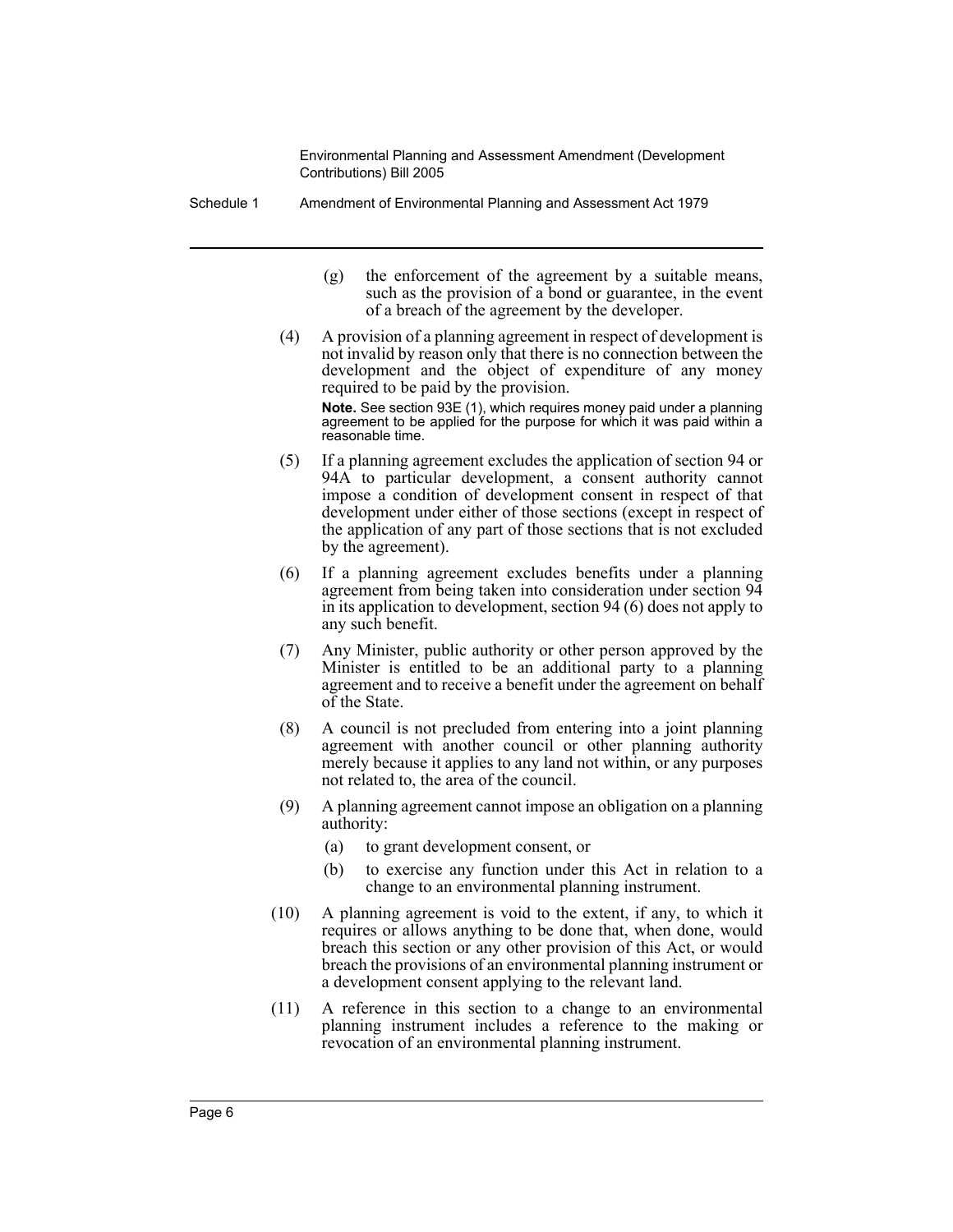Amendment of Environmental Planning and Assessment Act 1979 Schedule 1

#### **93G Information about planning agreements**

- (1) A planning agreement cannot be entered into, and a planning agreement cannot be amended or revoked, unless public notice has been given of the proposed agreement, amendment or revocation, and a copy of the proposed agreement, amendment or revocation has been available for inspection by the public for a period of not less than 28 days.
- (2) The regulations may provide for the public notice to be given under subsection  $(i)$  and may provide that it may be given contemporaneously with, in association with, or as part of, any other public notice or public notification that is required to be given of any matter relevant to the planning agreement.
- (3) If the Minister is not a party to a planning agreement, the relevant planning authority that is a party to the agreement must provide to the Minister:
	- (a) a copy of the agreement within 14 days after the agreement is entered into, and
	- (b) if the agreement is amended, a copy of the amendment within 14 days after the amendment is made, and
	- (c) if the agreement is revoked, notice of the revocation within 14 days after the revocation occurs.
- (4) If a council is not a party to a planning agreement that applies to the area of the council, the relevant planning authority that is a party to the agreement must provide to the council:
	- (a) a copy of the agreement within 14 days after the agreement is entered into, and
	- (b) if the agreement is amended, a copy of the amendment within 14 days after the amendment is made, and
	- (c) if the agreement is revoked, notice of the revocation within 14 days after the revocation occurs.
- (5) A planning authority that has entered into one or more planning agreements must, while any such planning agreements remain in force, include in its annual report particulars of compliance with and the effect of the planning agreements during the year to which the report relates.

#### **93H Registered planning agreements to run with land**

(1) A planning agreement can be registered under this section if the following persons agree to its registration: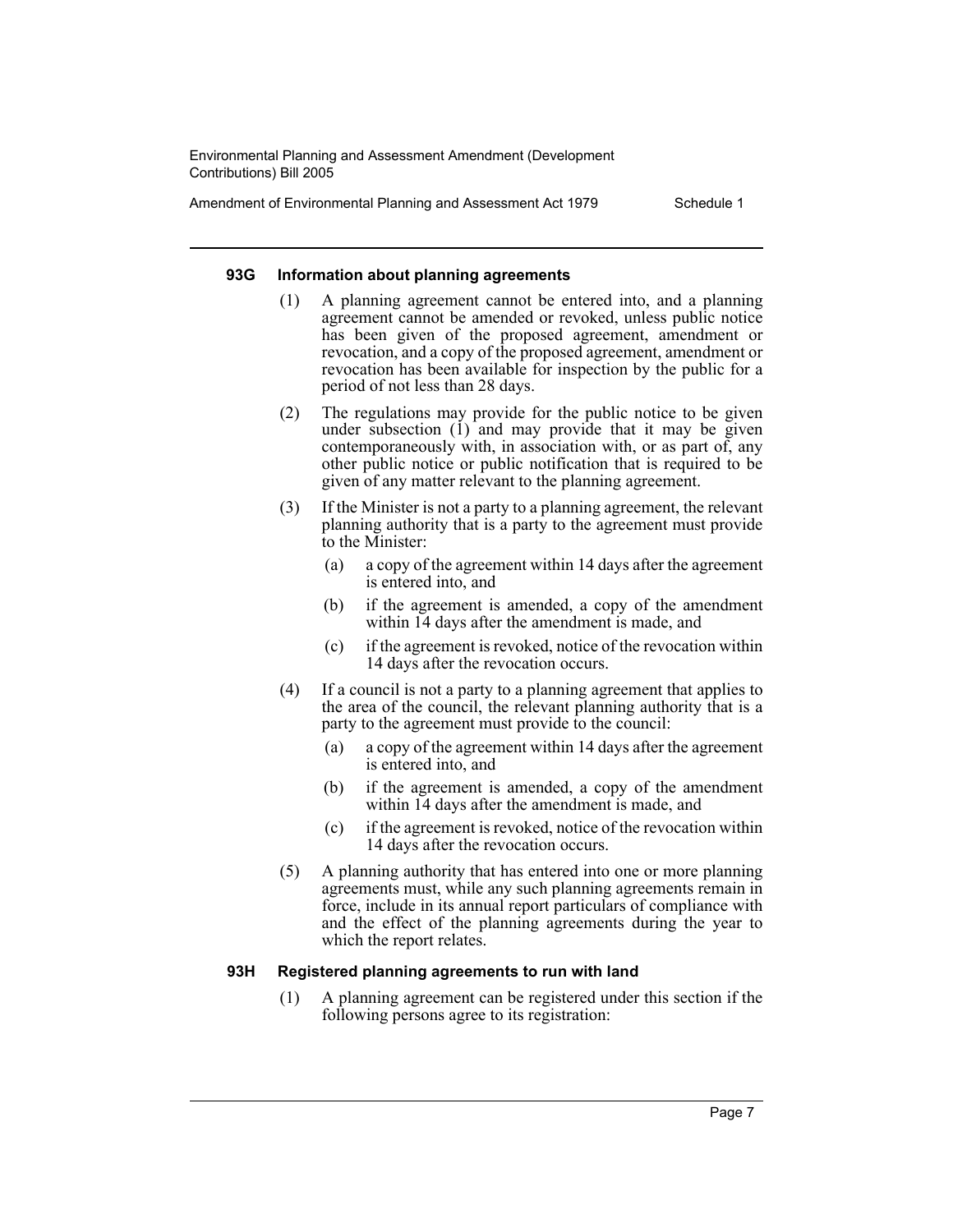Schedule 1 Amendment of Environmental Planning and Assessment Act 1979

- (a) if the agreement relates to land under the *Real Property Act 1900*—each person who has an estate or interest in the land registered under that Act, or
- (b) if the agreement relates to land not under the *Real Property Act 1900*—each person who is seised or possessed of an estate or interest in the land.
- (2) On lodgement by a planning authority of an application for registration in a form approved by the Registrar-General, the Registrar-General is to register the planning agreement:
	- (a) by making an entry in the relevant folio of the Register kept under the *Real Property Act 1900* if the agreement relates to land under that Act, or
	- (b) by registering the agreement in the General Register of Deeds if the agreement relates to land not under the *Real Property Act 1900*.
- (3) A planning agreement that has been registered by the Registrar-General under this section is binding on, and is enforceable against, the owner of the land from time to time as if each owner for the time being had entered into the agreement.
- (4) A reference in this section to a planning agreement includes a reference to any amendment or revocation of a planning agreement.

#### **93I Circumstances in which planning agreements can or cannot be required to be made**

- (1) A provision of an environmental planning instrument (being a provision made after the commencement of this section):
	- (a) that expressly requires a planning agreement to be entered into before a development application can be made, considered or determined, or
	- (b) that expressly prevents a development consent from being granted or having effect unless or until a planning agreement is entered into,

has no effect.

(2) A consent authority cannot refuse to grant development consent on the ground that a planning agreement has not been entered into in relation to the proposed development or that the developer has not offered to enter into such an agreement.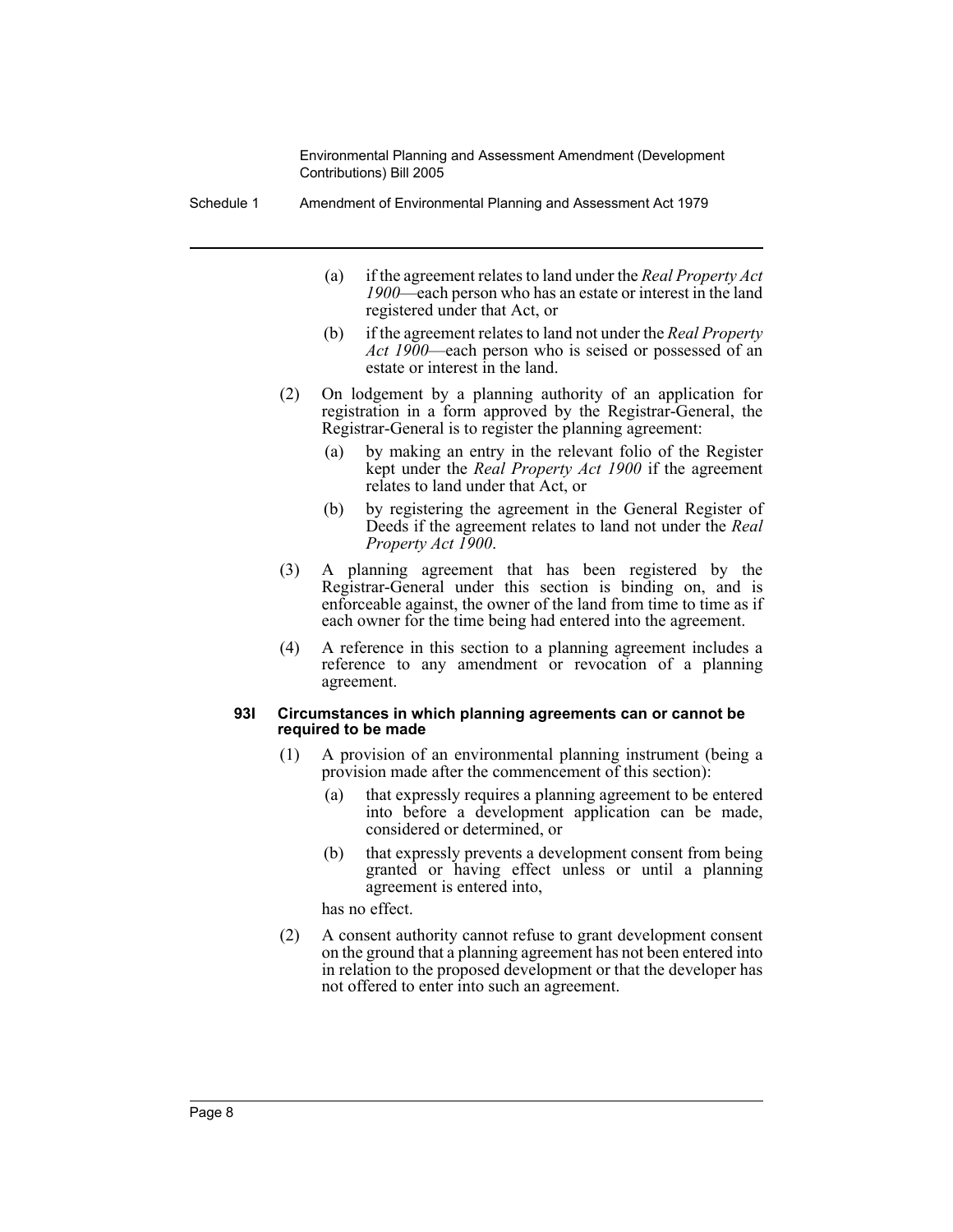Amendment of Environmental Planning and Assessment Act 1979 Schedule 1

- (3) However, a consent authority can require a planning agreement to be entered into as a condition of a development consent, but only if it requires a planning agreement that is in the terms of an offer made by the developer in connection with:
	- (a) the development application, or
	- (b) a change to an environmental planning instrument sought by the developer for the purposes of making the development application.
- (4) In this section, *planning agreement* includes any agreement (however described) containing provisions similar to those that are contained in an agreement referred to in section 93F.

#### **93J Jurisdiction of Court with respect to planning agreements**

- (1) A person cannot appeal to the Court under this Act against the failure of a planning authority to enter into a planning agreement or against the terms of a planning agreement.
- (2) This section does not affect the jurisdiction of the Court under section 123.

#### **93K Determinations or directions by Minister**

The Minister may, generally or in any particular case or class of cases, determine or direct any other planning authority as to:

- (a) the procedures to be followed in negotiating a planning agreement, or
- (b) the publication of those procedures, or
- (c) other standard requirements with respect to planning agreements.

#### **93L Regulations—planning agreements**

The regulations may make provision for or with respect to planning agreements, including the following:

- (a) the form of planning agreements,
- (b) the subject-matter of planning agreements,
- (c) the making, amendment and revocation of planning agreements, including the giving of public notice and inspection by the public,
- (d) the public inspection of planning agreements after they have been made.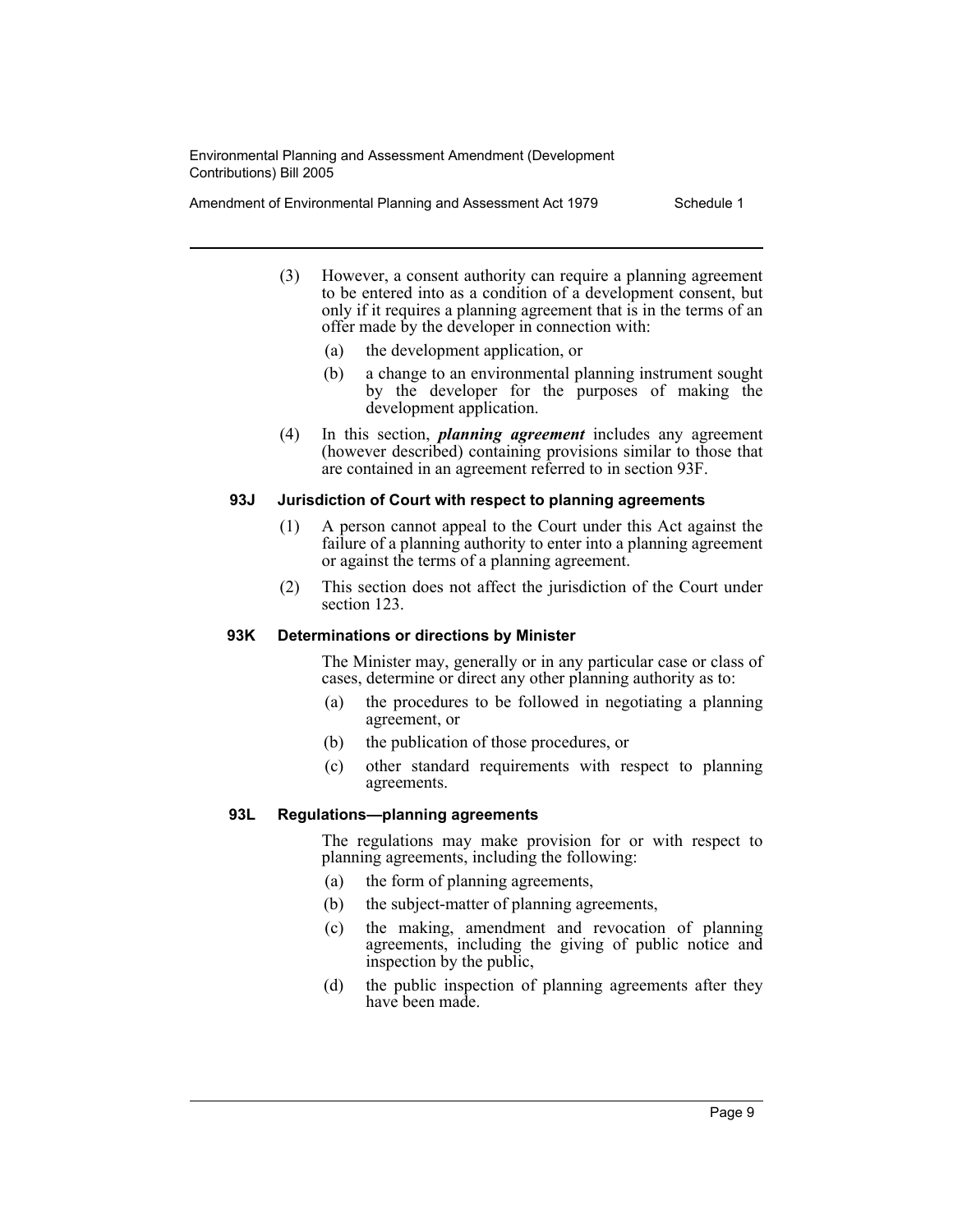Schedule 1 Amendment of Environmental Planning and Assessment Act 1979

## **Subdivision 3 Development consent contributions**

#### **94 Contribution towards provision or improvement of amenities or services**

- (1) If a consent authority is satisfied that development for which development consent is sought will or is likely to require the provision of or increase the demand for public amenities and public services within the area, the consent authority may grant the development consent subject to a condition requiring:
	- (a) the dedication of land free of cost, or

(b) the payment of a monetary contribution, or both.

- (2) A condition referred to in subsection (1) may be imposed only to require a reasonable dedication or contribution for the provision, extension or augmentation of the public amenities and public services concerned.
- (3) If:
	- (a) a consent authority has, at any time, whether before or after the date of commencement of this Part, provided public amenities or public services within the area in preparation for or to facilitate the carrying out of development in the area, and
	- (b) development for which development consent is sought will, if carried out, benefit from the provision of those public amenities or public services,

the consent authority may grant the development consent subject to a condition requiring the payment of a monetary contribution towards recoupment of the cost of providing the public amenities or public services (being the cost as indexed in accordance with the regulations).

- (4) A condition referred to in subsection (3) may be imposed only to require a reasonable contribution towards recoupment of the cost concerned.
- (5) The consent authority may accept:
	- (a) the dedication of land in part or full satisfaction of a condition imposed in accordance with subsection (3), or
	- (b) the provision of a material public benefit (other than the dedication of land or the payment of a monetary contribution) in part or full satisfaction of a condition imposed in accordance with subsection (1) or (3).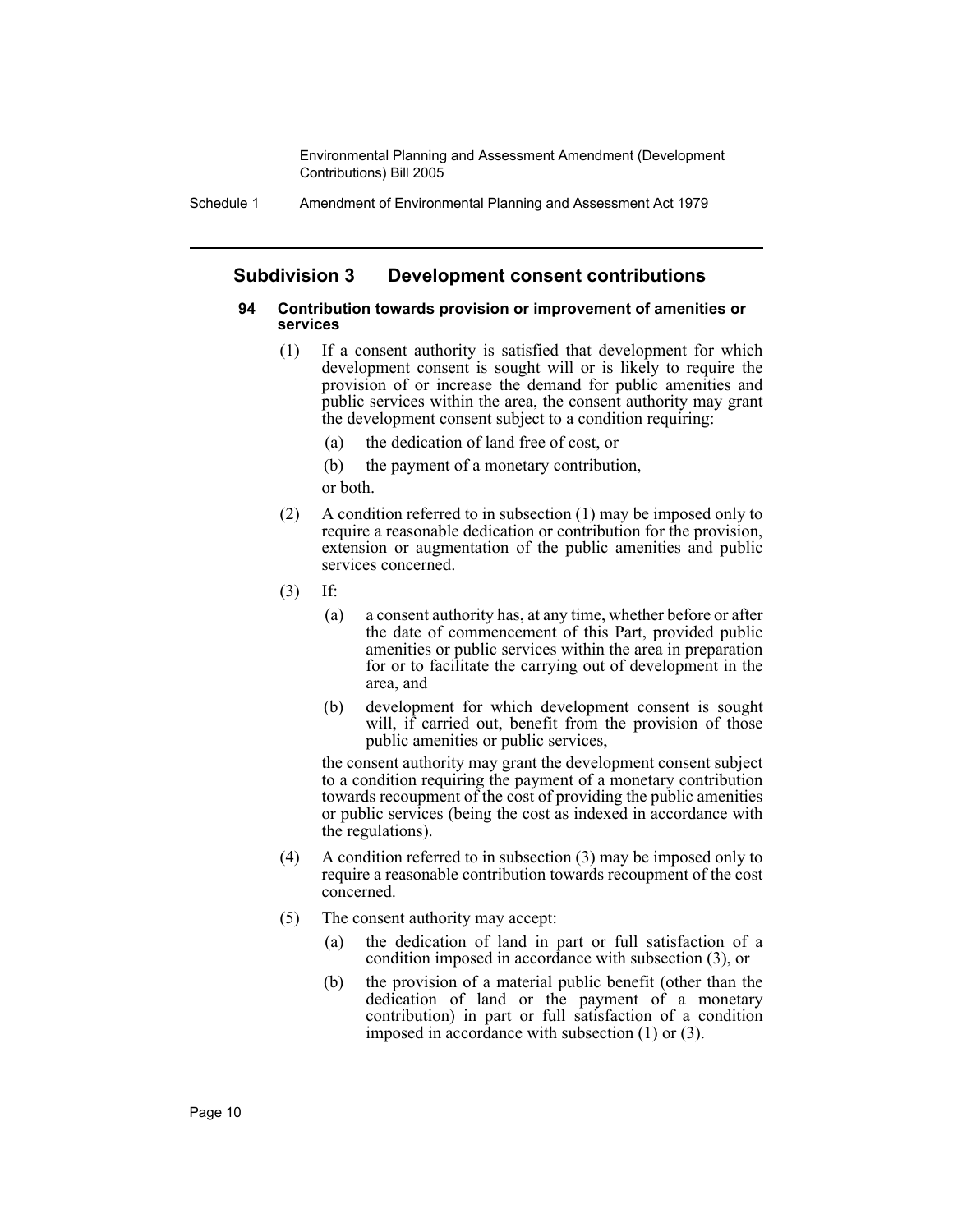Amendment of Environmental Planning and Assessment Act 1979 Schedule 1

- (6) If a consent authority proposes to impose a condition in accordance with subsection  $(1)$  or  $(3)$  in respect of development, the consent authority must take into consideration any land, money or other material public benefit that the applicant has elsewhere dedicated or provided free of cost within the area (or any adjoining area) or previously paid to the consent authority, other than:
	- (a) a benefit provided as a condition of the grant of development consent under this Act, or
	- (b) a benefit excluded from consideration under section 93F (6).
- (7) If:
	- (a) a condition imposed under subsection (1) or (3) in relation to development has been complied with, and
	- (b) a public authority would, but for this subsection, be entitled under any other Act to require, in relation to or in connection with that development, a dedication of land or payment of money in respect of the provision of public amenities or public services or both,

then, despite that other Act, compliance with the condition referred to in paragraph (a) is taken to have satisfied the requirement referred to in paragraph (b) to the extent of the value (determined, if the regulations so provide, in accordance with the regulations) of the land dedicated or the amount of money paid in compliance with the condition.

#### **94A Fixed development consent levies**

- (1) A consent authority may impose, as a condition of development consent, a requirement that the applicant pay a levy of the percentage, authorised by a contributions plan, of the proposed cost of carrying out the development.
- (2) A consent authority cannot impose as a condition of the same development consent a condition under this section as well as a condition under section 94.
- (3) Money required to be paid by a condition imposed under this section is to be applied towards the provision, extension or augmentation of public amenities or public services (or towards recouping the cost of their provision, extension or augmentation). The application of the money is subject to any relevant provisions of the contributions plan.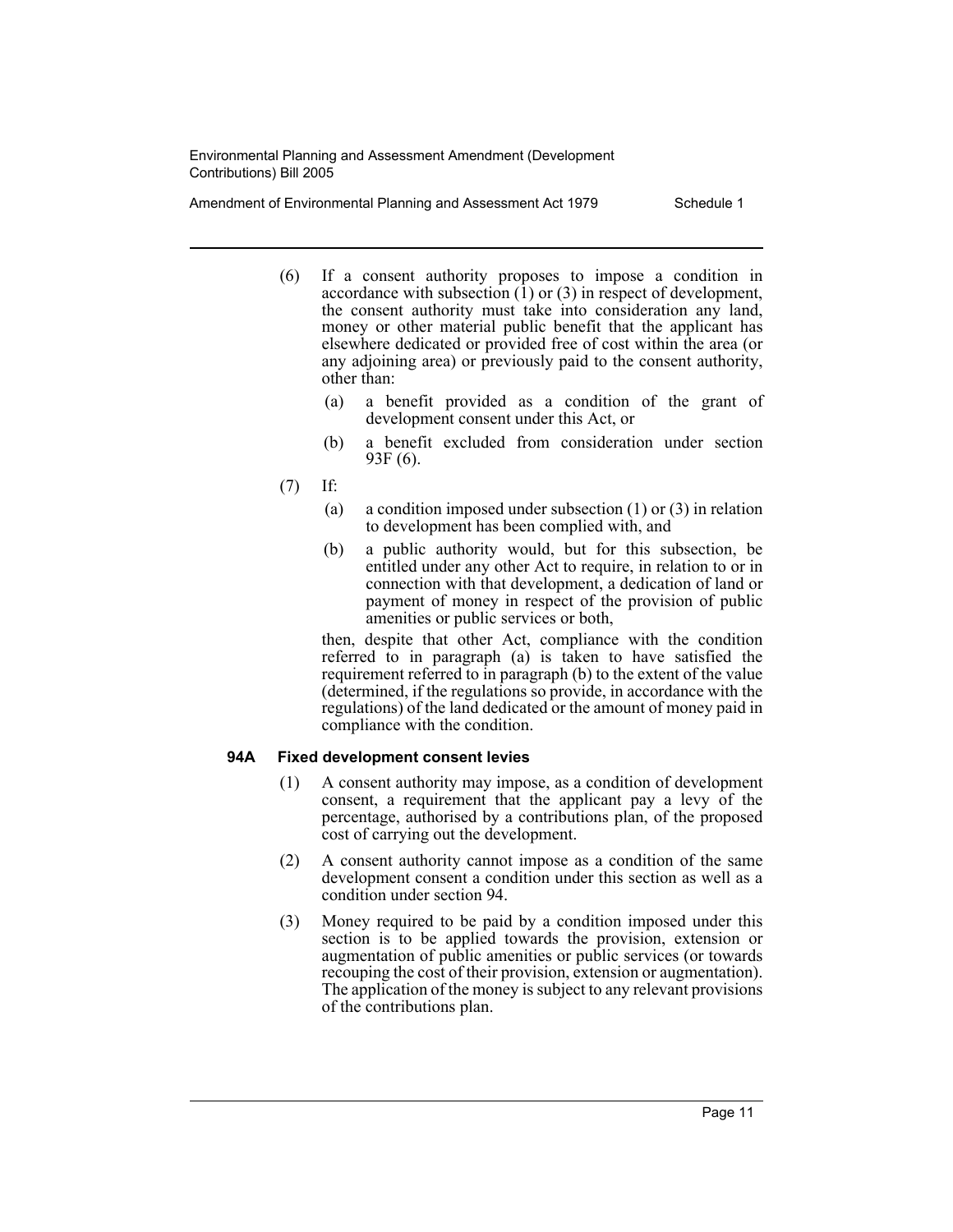Schedule 1 Amendment of Environmental Planning and Assessment Act 1979

- (4) A condition imposed under this section is not invalid by reason only that there is no connection between the development the subject of the development consent and the object of expenditure of any money required to be paid by the condition.
- (5) The regulations may make provision for or with respect to levies under this section, including:
	- (a) the means by which the proposed cost of carrying out development is to be estimated or determined, and
	- (b) the maximum percentage of a levy.

#### **94B Section 94 or 94A conditions subject to contributions plan**

- (1) A consent authority may impose a condition under section 94 or 94A only if it is of a kind allowed by, and is determined in accordance with, a contributions plan (subject to any direction of the Minister under this Division).
- (2) However, in the case of a consent authority other than a council:
	- (a) the consent authority may impose a condition under section 94 or 94A even though it is not authorised (or of a kind allowed) by, or is not determined in accordance with, a contributions plan, but
	- (b) the consent authority must, before imposing the condition, have regard to any contributions plan that applies to the whole or any part of the area in which development is to be carried out.
- (3) A condition under section 94 that is of a kind allowed by a contributions plan (or a direction of the Minister under this Division) may be disallowed or amended by the Court on appeal because it is unreasonable in the particular circumstances of that case, even if it was determined in accordance with the relevant contributions plan (or direction). This subsection does not authorise the Court to disallow or amend the contributions plan or direction.
- (4) A condition under section 94A that is of a kind allowed by, and determined in accordance with, a contributions plan (or a direction of the Minister under this Division) may not be disallowed or amended by the Court on appeal.

#### **94C Cross-boundary issues**

(1) A condition may be imposed under section 94 or 94A for the benefit (or partly for the benefit) of an area that adjoins the local government area in which the development is to be carried out.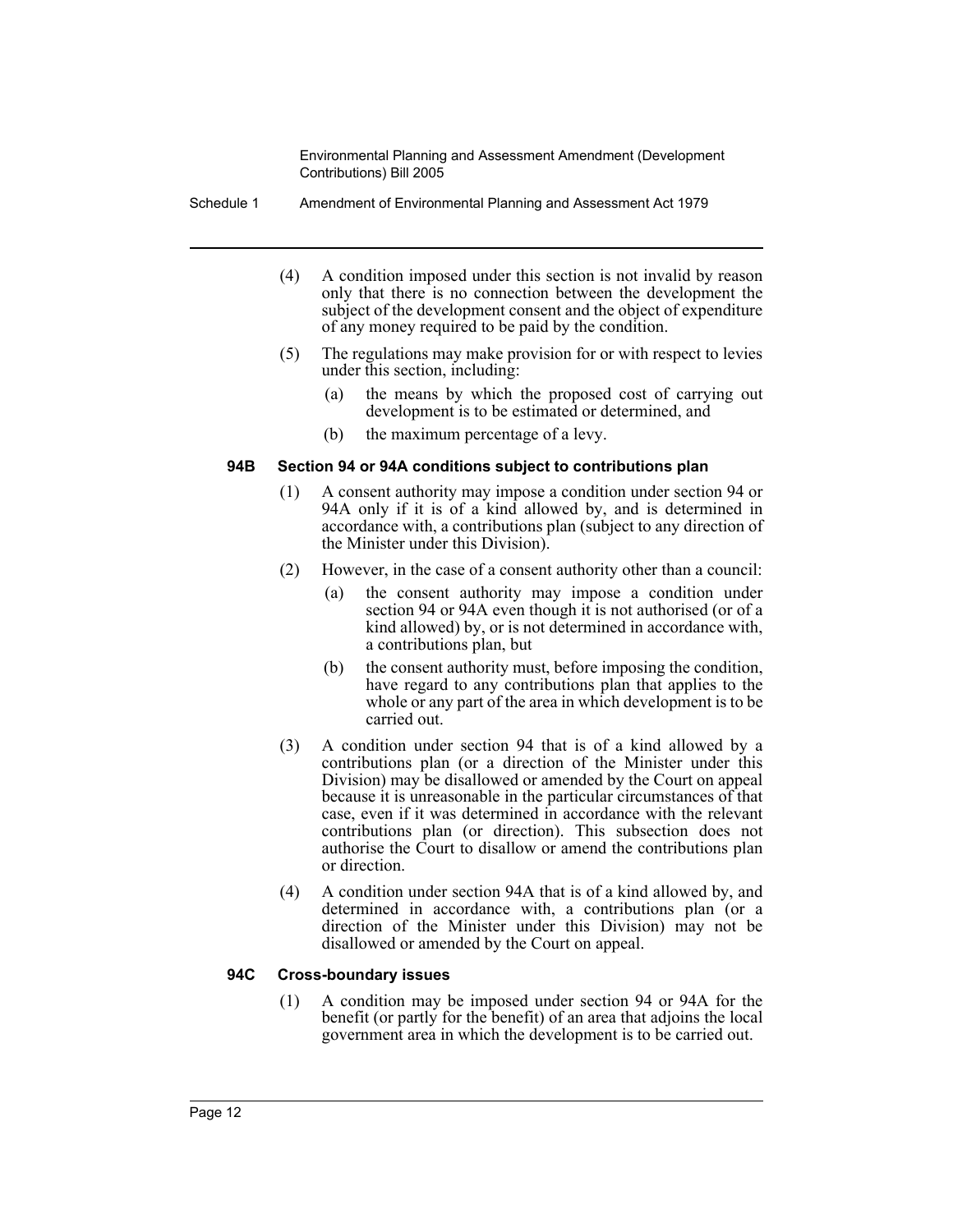Amendment of Environmental Planning and Assessment Act 1979 Schedule 1

- (2) Any monetary contribution that is required to be paid under any such condition is to be apportioned among the relevant councils:
	- (a) in accordance with any joint or other contributions plan approved by those councils, or
	- (b) if provision is not made for the apportionment in any such plan—in accordance with the terms of the development consent for the development.
- (3) Any dispute between the councils concerned is to be referred to the Director-General and resolved in accordance with any direction given by the Director-General.

#### **94D Section 94 or 94A conditions imposed by Minister or Director-General in growth centres etc**

- (1) This section applies where the Minister or the Director-General, as the consent authority, imposes conditions under section 94 or 94A in relation to:
	- (a) land within a growth centre, or
	- (b) other land within one or more council areas.
- (2) This Division applies to land within a growth centre as if references in this Division to the area were references to the growth centre.
- (3) Any monetary contribution paid in accordance with a condition under section 94 or 94A:
	- (a) must be paid by the Minister or Director-General to the corporation for the growth centre or to the councils of the areas concerned, and
	- (b) must (together with any additional amount earned from its investment) be applied within a reasonable time for the purpose for which it was levied.
- (4) This section applies to the Minister as consent authority whether or not the Minister is the consent authority pursuant to section 88A.
- (5) In this section, *growth centre* has the same meaning as in the *Growth Centres (Development Corporations) Act 1974*.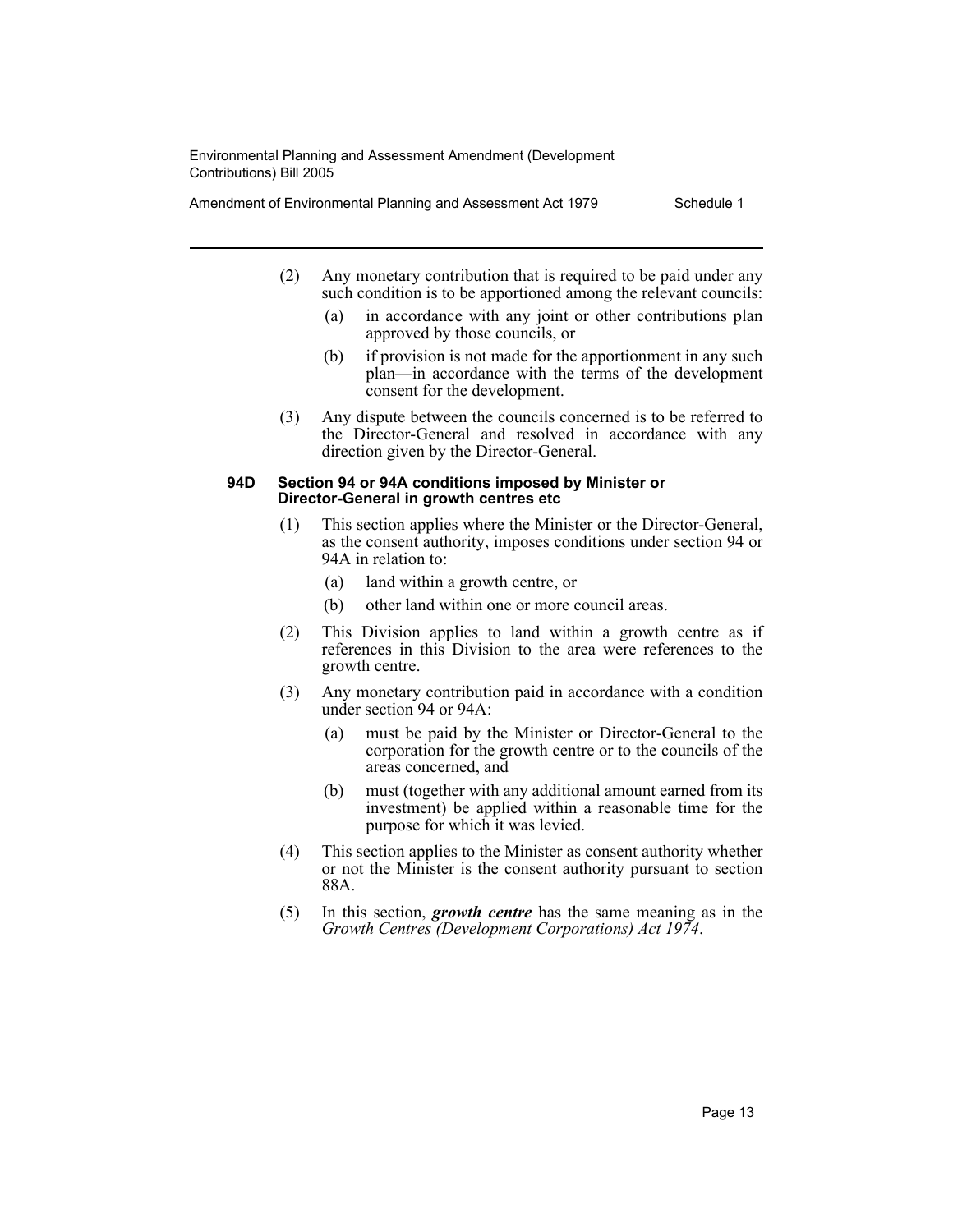Schedule 1 Amendment of Environmental Planning and Assessment Act 1979

#### **94E Directions by Minister**

- (1) The Minister may, generally or in any particular case or class of cases, direct a consent authority as to:
	- (a) the public amenities and public services in relation to which a condition under section 94 may or may not be imposed, and
	- (b) in the case of a condition under section 94 requiring the payment of a monetary contribution:
		- (i) the means by which or the factors in relation to which the amount of the contribution may or may not be calculated or determined, and
		- (ii) the maximum amount of any such contribution, and
	- (c) the things that may or may not be accepted as a material public benefit for the purposes of a condition under section 94, and
	- (d) the type or area of development in respect of which a condition under section 94A may be imposed and the maximum percentage of the levy, and
	- (e) the use of monetary contributions or levies for purposes other than those for which they were paid, and
	- (f) the preparation of joint contributions plans by two or more councils.
- (2) A consent authority to which a direction is given under this section must comply with the direction in accordance with its terms.
- (3) A consent authority must not, in granting development consent in relation to which a direction under this section applies, impose a condition that is not in accordance with the terms of the direction, despite the other provisions of this Division and despite the provisions of any contributions plan.

## **Subdivision 4 Development contributions plans**

#### **94EA Contributions plans—making**

(1) A council, or two or more councils, may, subject to and in accordance with the regulations, prepare and approve a contributions plan for the purpose of imposing conditions under this Division.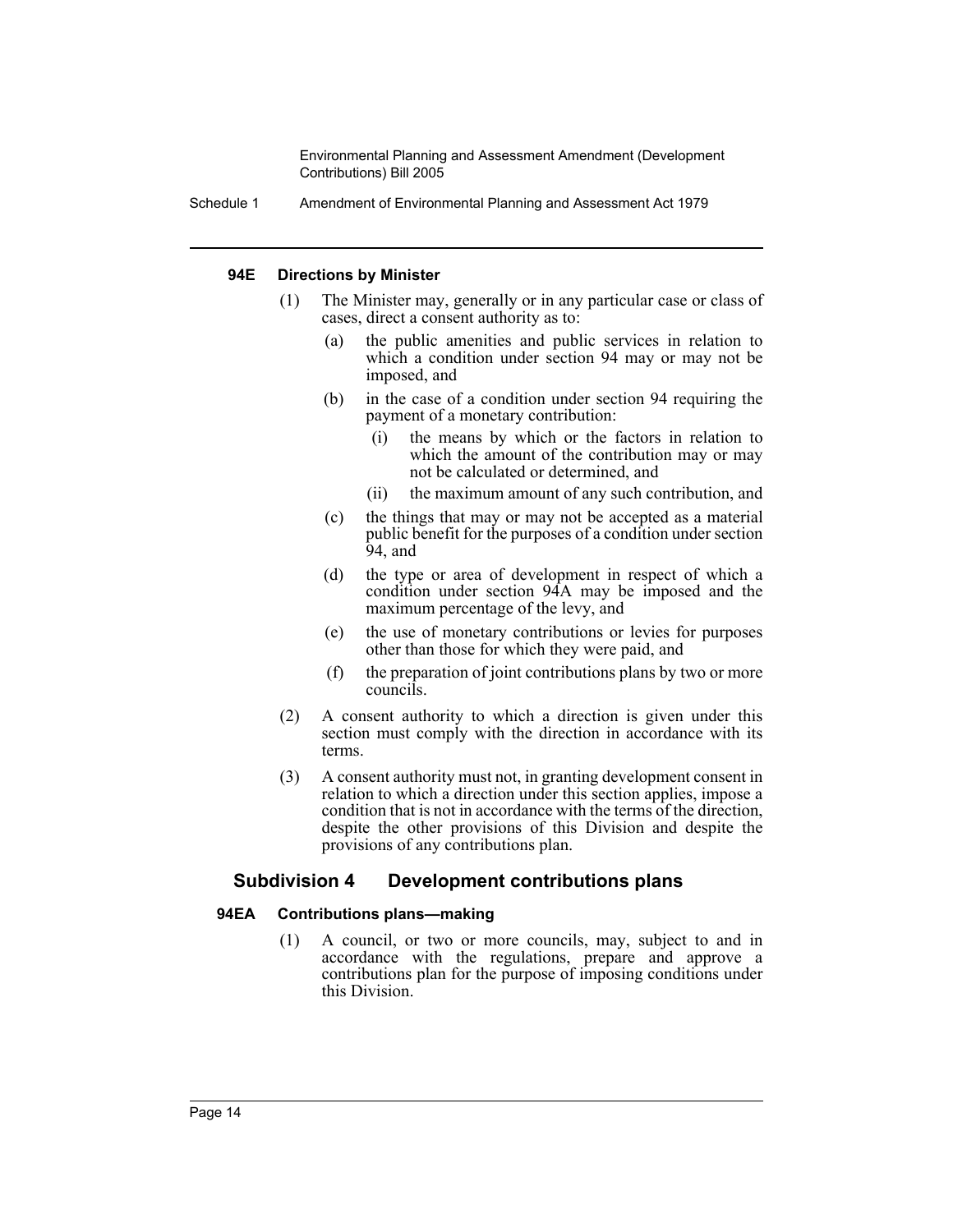Amendment of Environmental Planning and Assessment Act 1979 Schedule 1

- (2) If a contributions plan authorises the imposition of conditions under section 94A, the plan is to specify the type or area of development in respect of which a condition under section 94A may be imposed and is to preclude the imposition of a condition under section 94 in respect of that type or area of development.
- (3) The regulations may make provision for or with respect to the preparation and approval of contributions plans, including the format, structure and subject-matter of plans.

#### **94EB Contributions plans—judicial notice, validity etc**

- (1) Judicial notice is to be taken of a contributions plan and of the date on which the plan came into effect.
- (2) It is to be presumed, in the absence of evidence to the contrary, that all conditions and preliminary steps precedent to the making of a contributions plan have been complied with and performed.
- (3) The validity of any procedure required to be followed in making or approving a contributions plan is not to be questioned in any legal proceedings except those commenced in the Court by any person within 3 months after the date on which the plan came into effect.
- (4) The amendment or repeal, whether in whole or in part, of a contributions plan does not affect the previous operation of the plan or anything duly done under the plan.

#### **94EC Contributions plans—complying development**

- (1) In relation to an application made to an accredited certifier for a complying development certificate, a contributions plan:
	- (a) is to specify whether or not the accredited certifier must, if a complying development certificate is issued, impose a condition under section 94 or 94A, and
	- (b) can only authorise the imposition by an accredited certifier of a condition under section 94 that requires the payment of a monetary contribution, and
	- (c) must specify the amount of the monetary contribution or levy that an accredited certifier must so impose or the precise method by which the amount is to be determined.
- (2) This section does not limit anything for which a contributions plan may make provision in relation to a consent authority.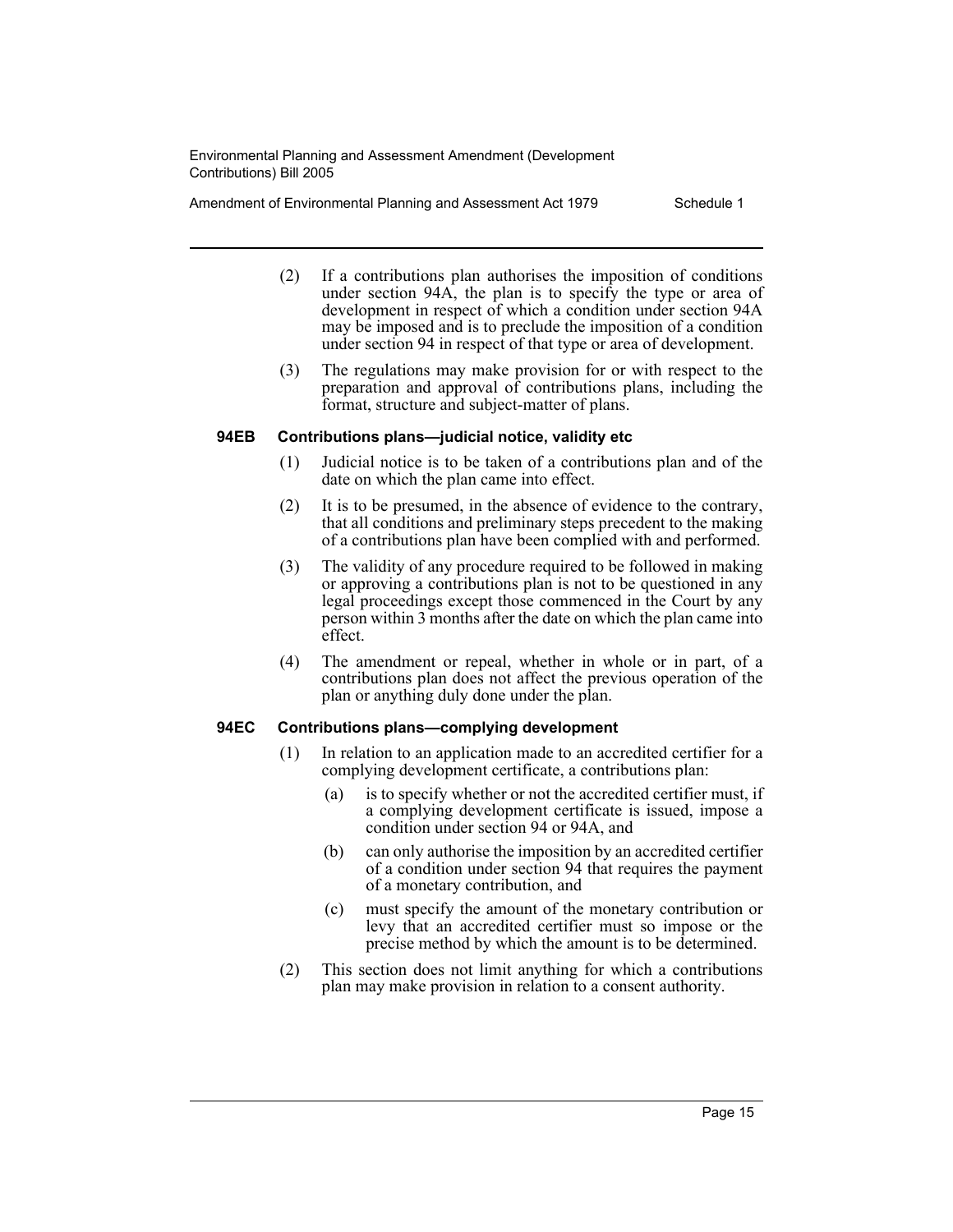Schedule 1 Amendment of Environmental Planning and Assessment Act 1979

## **[4] Section 122 Definitions**

Insert after section 122 (b) (v):

(vi) a planning agreement referred to in section 93F.

## **[5] Schedule 6 Savings, transitional and other provisions**

Insert at the end of clause 1 (1):

*Environmental Planning and Assessment Amendment (Development Contributions) Act 2005*

## **[6] Schedule 6**

Insert at the end of the Schedule (with appropriate Part and clause numbers):

## **Part Environmental Planning and Assessment Amendment (Development Contributions) Act 2005**

## **Definition**

In this Part, *2005 amending Act* means the *Environmental Planning and Assessment Amendment (Development Contributions) Act 2005*.

## **Application of amendments**

The substitution of Division 6 of Part 4 of this Act by the 2005 amending Act does not affect anything done under that Division before its substitution, and anything so done is taken to have been done under the corresponding provision of that Division as so substituted.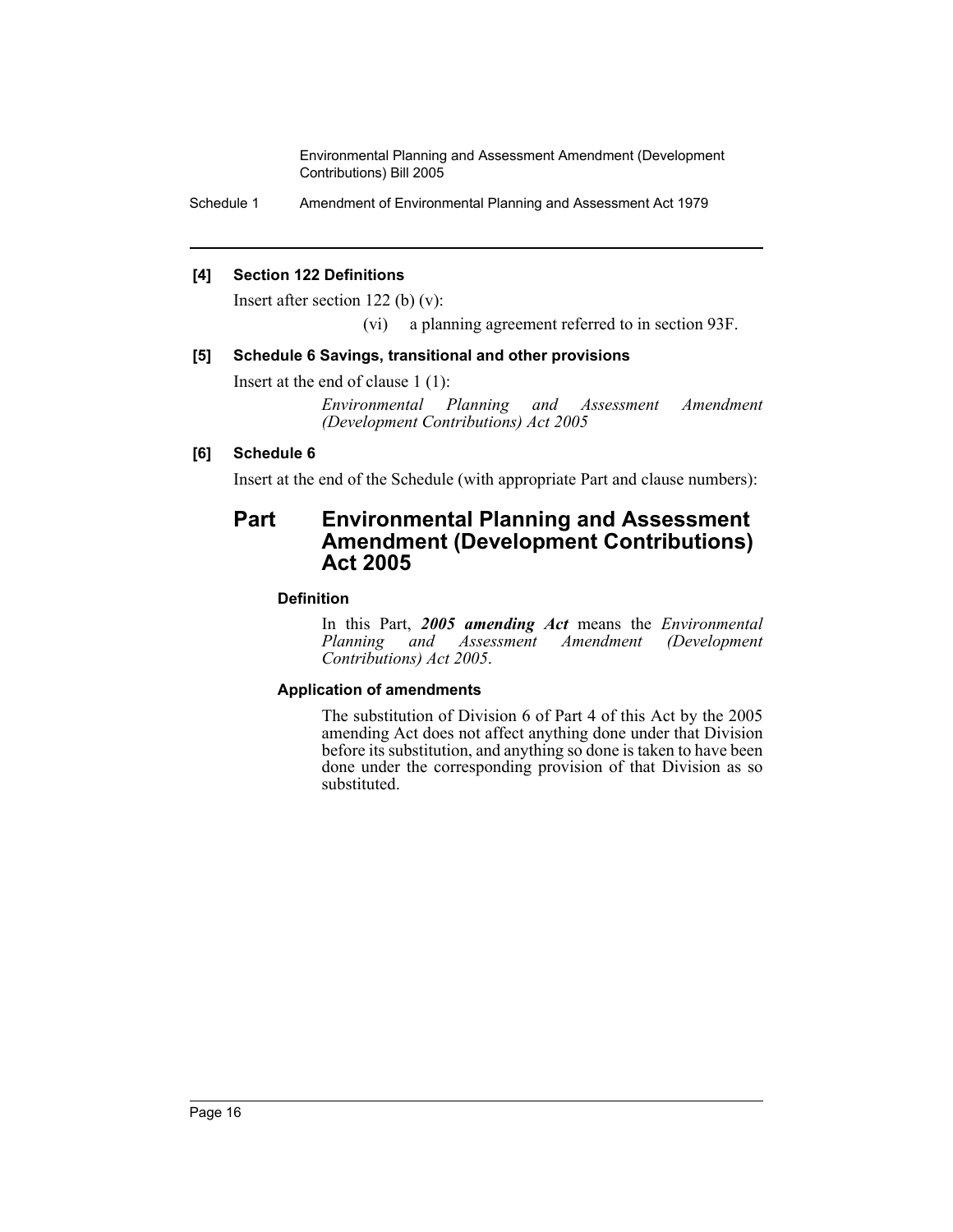Consequential amendment of other Acts Schedule 2 Schedule 2

## **Schedule 2 Consequential amendment of other Acts**

(Section 4)

## **2.1 City of Sydney Act 1988 No 48**

#### **[1] Section 61 Development contributions**

Omit "section 94AB" from section 61 (1). Insert instead "Division 6 of Part 4".

#### **[2] Section 61 (4) (a)**

Omit "section 94AB (3) or 94A".

Insert instead "any direction of the Minister under Division 6 of Part 4".

#### **[3] Section 61 (6) and (7)**

Insert at the end of the section:

- (6) If the *Central Sydney Local Environmental Plan 1996* is replaced by another environmental planning instrument, this section continues to apply to the land to which that Plan applied immediately before its repeal.
- (7) A condition authorised by this section is not affected by the enactment of the *Environmental Planning and Assessment Amendment (Development Contributions) Act 2005*. However, this section ceases to apply if a contributions plan is prepared and approved under Division 6 of Part 4 of the Planning Act (as amended by that Act) that authorises the imposition of a levy under section 94A of the Planning Act in relation to the land to which this section applies.

#### **2.2 Local Government Act 1993 No 30**

#### **Section 12 What information is publicly available?**

Omit "plans made under section 94AB of" from section 12 (1).

Insert instead "contributions plans made under".